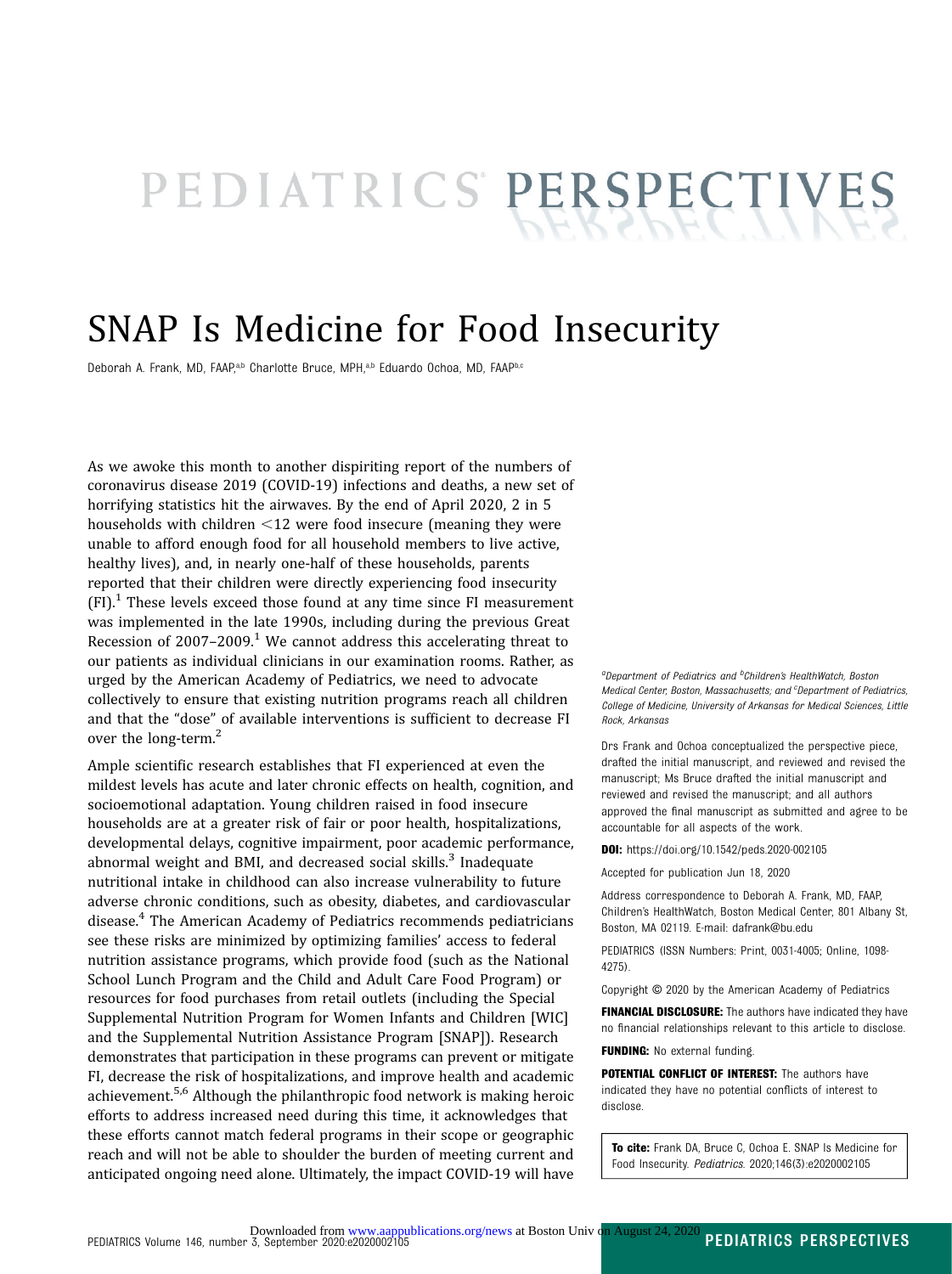on our children's current and future health will depend on the government's sustained response to many areas of increased deprivation, including nutritional deprivation, particularly as social distancing guidelines continue and essential programs, such as the National School Lunch Program and Child and Adult Care Food Program, are interrupted.<sup>[7](#page-2-0)</sup>

Of all the crucial public nutrition programs enumerated, SNAP reaches the most children nationwide and is the best designed to respond quickly during economic downturns.<sup>5</sup> Although other nutrition supports are only available during a specific time of year or to a subpopulation of eligible children, SNAP is a countercyclical entitlement program that provides year-round assistance throughout childhood. Research demonstrates that SNAP protects children's health by reducing FI and improving families' ability to meet their other basic needs. SNAP can improve overall child health, help children have a healthy weight for age, and support cognitive and emotional development and academic performance[.5](#page-2-0),[8](#page-2-0)

The initial response from Congress has begun to address the immediate financial impact of COVID-19 and rising FI. The Families First Coronavirus Response Act gave states broad flexibility and authority to temporarily supplement and modify nutrition programs with the approval of the US Department of Agriculture. The Coronavirus Aid, Relief, and Economic Security Act provided an additional \$15.5 billion for SNAP to respond to the projected increase in applications due to newly eligible families. Although recent legislation has expanded access to nutrition assistance and provided modest, temporary increases in benefits for some families, additional long-term measures that keep food on the table for struggling families and sustain and enhance SNAP are necessary to

reduce threats to food security and health.

Every pediatric provider knows the hazards of prematurely withdrawing an effective therapy before the illness is truly resolved: such premature termination of care can prolong and worsen illness. Past efforts to increase SNAP benefits in response to the Great Recession effectively mitigated the recession's impact on families while they were in effect<sup>[9](#page-2-0)</sup> but these were withdrawn before the risk of FI and its health correlates had abated.[10](#page-2-0) Furthermore, the Great Recession demonstrated that it takes much longer for families previously facing financial hardships to recover from a recession than others. $11$  Before the current COVID-19 epidemic, FI trends for families with young children had still not returned to the 2007 pre-Recession levels after the national economy had recovered[.10](#page-2-0) Given this evidence, it is essential that long-term solutions to promote food security are implemented immediately and sustained over time.

A staggering number of our patients and their families who participate in SNAP may lose access to all or some of this critical therapy because of changes in recently enacted or proposed regulations. Before the COVID-19 outbreak, the administration had issued 3 regulatory proposals that, if implemented, would collectively reduce benefits or cut over 1.5 million households with children from SNAP and, collaterally, remove nearly 1 million children from accessing free school lunch.<sup>[12](#page-2-0),[13](#page-2-0)</sup> These proposed changes would withdraw critical assistance for the very families disproportionately impacted by COVID-19. Furthermore, sweeping expansions of rules known as public charge, which threaten the immigration status of people who use some public benefits, including SNAP, took effect in February 2020. Even before implementation, evidence of fear of being deemed a public charge was documented. During the pandemic, immigrant families' willingness to access critical emergency provisions, even those for which they are eligible, has been impacted by the chilling effect of this rule change.

As in our clinical work, attention needs to be focused not only on making efficacious treatments available to the entire population at risk, but also on the adequacy of the dose provided. Congress should boost SNAP maximum benefits by 15%, mirroring policy action during the Great Recession, which effectively reduced FI and improved the health of young children and families. $14$ Although a waiver made available through the Families First Coronavirus Response Act allowed states to provide families with the maximum benefit for their household size, the across-the-board 15% increase differs by boosting the maximum benefit for all families, even those in the poorest households who were already at the maximum benefit before the pandemic. This action addresses underlying benefit inadequacies to match the real and increasing cost of healthy food and provide for its purchase.<sup>[5,15,16](#page-2-0)</sup>

SNAP protects the health of our young patients and their families. Given the threats posed by COVID-19, compounded by regulations that threaten access to SNAP, pediatric providers have a critical opportunity to not only protect but to enhance SNAP and other tools to prevent and alleviate FI. We need to use our expertise to advocate together with the public and political leaders for rapid and long-term policies to nourish families and halt the impact recent regulatory changes will have on our nation's children. Reach out to your legislators to demand sustainable assistance; share stories from the frontline; contact key decision-makers in your state; connect your patients to nutrition support. Children are hungry today: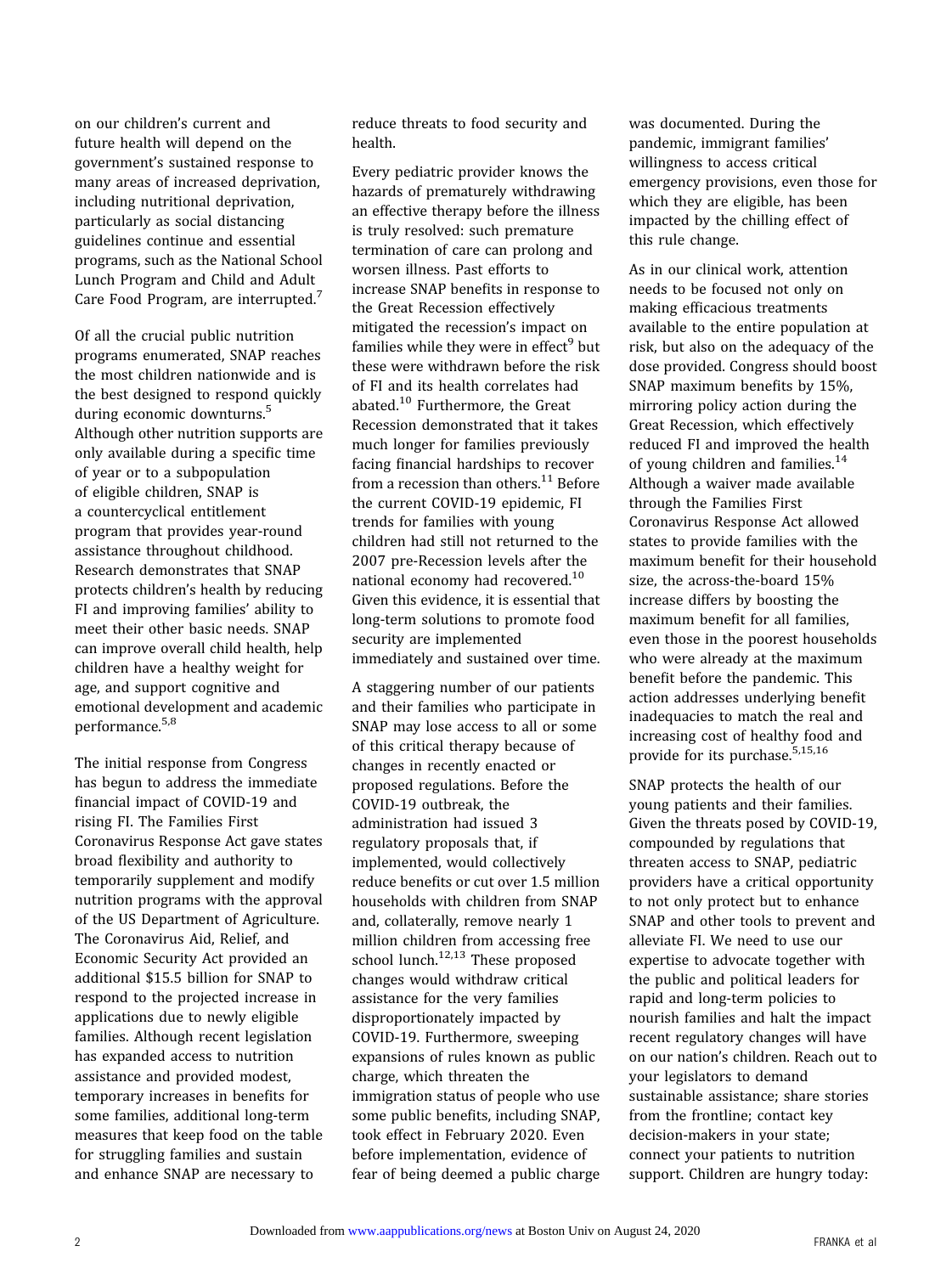<span id="page-2-0"></span>their bodies and brains will not be healed with promises of an economic recovery next week, next month, or next year.

#### ACKNOWLEDGMENTS

We thank Stephanie Ettinger de Cuba and Allison Bovell-Ammon for their review of the article.

### **ABBREVIATIONS**

COVID-19: coronavirus disease 2019 FI: food insecurity SNAP: Supplemental Nutrition Assistance Program

#### REFERENCES

- 1. Bauer L. The COVID-19 Crisis Has Already Left Too Many Children Hungry in America. Washington, DC: Brookings Institution; 2020
- 2. Council on Community Pediatrics; Committee on Nutrition. Promoting food security for all children. Pediatrics. 2015;136(5). Available at: [www.](http://www.pediatrics.org/cgi/content/FUll/136/5/e1431) [pediatrics.org/cgi/content/full/136/5/](http://www.pediatrics.org/cgi/content/FUll/136/5/e1431) [e1431](http://www.pediatrics.org/cgi/content/FUll/136/5/e1431)
- 3. Shankar P, Chung R, Frank DA. Association of food insecurity with children's behavioral, emotional, and academic outcomes: a systematic review. J Dev Behav Pediatr. 2017;38(2): 135–150
- 4. Portrait F, Teeuwiszen E, Deeg D. Early life undernutrition and chronic diseases at older ages: the effects of the Dutch famine on cardiovascular diseases and diabetes. Soc Sci Med. 2011;73(5):711–718
- 5. Ettinger de Cuba SA, Bovell-Ammon AR, Cook JT, et al. SNAP, young children's health, and family food security and healthcare access. [published correction appears in Am J Prev Med. 2019;57(6):873]. Am J Prev Med. 2019; 57(4):525–532
- 6. Schanzenbach DW, Thorn B. Food support programs and their impacts on very young children. 2019. Available at: [https://www.healthaffairs.org/do/10.](https://www.healthaffairs.org/do/10.1377/hpb20190301.863688/full/) [1377/hpb20190301.863688/full/.](https://www.healthaffairs.org/do/10.1377/hpb20190301.863688/full/) Accessed May 4, 2020
- 7. Dunn CG, Kenney E, Fleischhacker SE, Bleich SN. Feeding low-income children during the Covid-19 pandemic. N Engl J Med. 2020;382(18):e40
- 8. Kreider B, Pepper JV, Gundersen C, Jolliffe D. Identifying the effects of SNAP (food stamps) on child health outcomes when participation is endogenous and misreported. J Am Stat Assoc. 2012; 107(499):958–975
- 9. McCorkell L, Hinkley S. The Great Recession, Families, and the Safety Net. Berkeley, CA: Institute for Research on Labor and Employment, University of California, Berkeley; 2018
- 10. Ettinger de Cuba S, Bovell AR, Coleman S, Frank DA. Diluting the Dose: Cuts to SNAP Benefits Increased Food

Insecurity Following the Great Recession. Boston, MA: Children's HealthWatch; 2015

- 11. Nord M. Effects of the Decline in the Real Value of SNAP Benefits From 2009 to 2011. Washington, DC: US Department of Agriculture Economic Research Service; 2013
- 12. Richterman A, Ivers LC. Misguided changes to SNAP - defending a public health intervention for the poor. N Engl J Med. 2020;382(13):1191–1193
- 13. Wheaton L. Estimated Effect of Recent Proposed Changes to SNAP Regulations. Washington, DC: Urban Institute; 2019
- 14. Nord M, Prell M. Food Security Improved Following the 2009 ARRA Increase in SNAP Benefits. Washington, DC: US Department of Agriculture Economic Research Service; 2011
- 15. Caswell JA, Yaktine AL; National Research Council; Institute of Medicine; Food and Nutrition Board; Committee on National Statistics; Committee on Examination of the Adequacy of Food Resources and SNAP Allotments. Supplemental Nutrition Assistance Program: Examining the Evidence to Define Benefit Adequacy. Washington, DC: The National Academies Press; 2013
- 16. US Bureau of Labor Statistics. Consumer Price Index for All Urban Consumers (CPI-U): U.S. City Average, by Expenditure Category. Washington, DC: US Bureau of Labor Statistics; 2020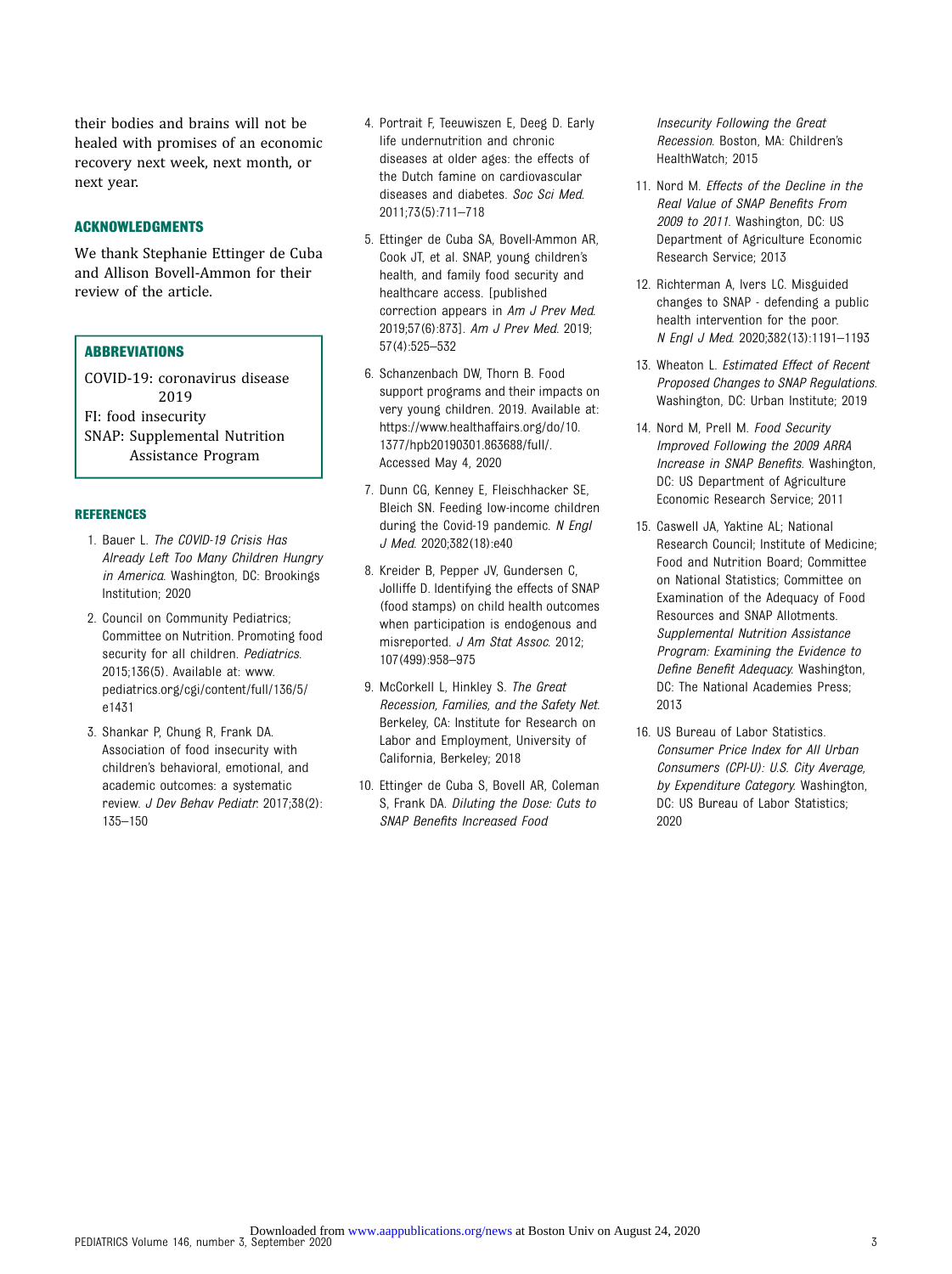## **SNAP Is Medicine for Food Insecurity**

*Pediatrics* originally published online August 21, 2020; Deborah A. Frank, Charlotte Bruce and Eduardo Ochoa

| Updated Information $\&$<br><b>Services</b> | including high resolution figures, can be found at:<br>http://pediatrics.aappublications.org/content/early/2020/08/19/peds.2<br>020-002105                                        |
|---------------------------------------------|-----------------------------------------------------------------------------------------------------------------------------------------------------------------------------------|
| <b>References</b>                           | This article cites 6 articles, 0 of which you can access for free at:<br>http://pediatrics.aappublications.org/content/early/2020/08/19/peds.2<br>020-002105#BIBL                 |
| Permissions & Licensing                     | Information about reproducing this article in parts (figures, tables) or<br>in its entirety can be found online at:<br>http://www.aappublications.org/site/misc/Permissions.xhtml |
| <b>Reprints</b>                             | Information about ordering reprints can be found online:<br>http://www.aappublications.org/site/misc/reprints.xhtml                                                               |

American Academy of Pediatrics



DEDICATED TO THE HEALTH OF ALL CHILDREN®